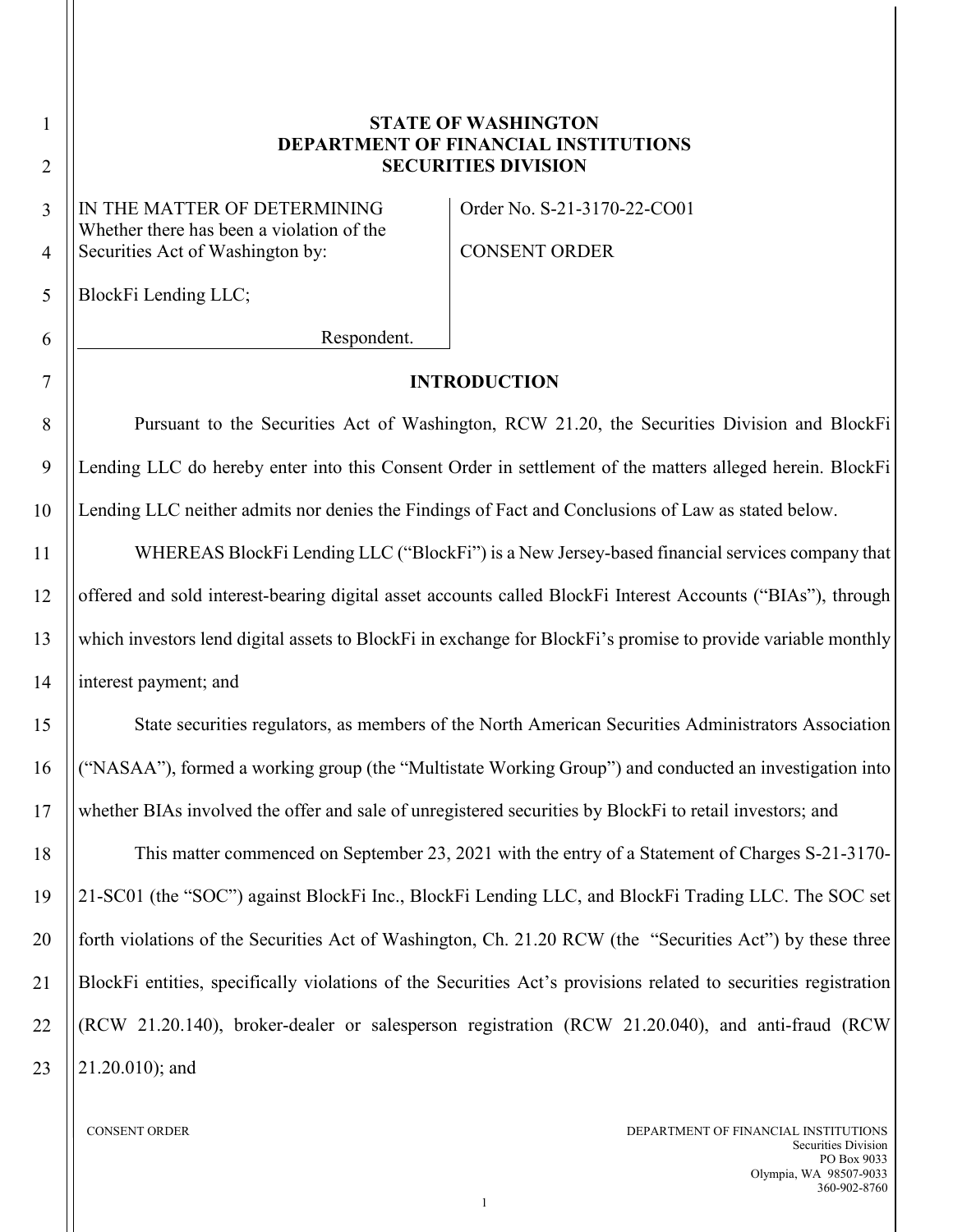BlockFi has cooperated with state securities regulators and the Multistate Working Group conducting the investigation by responding to inquiries, providing documentary evidence and other materials, and providing access to facts relating to the investigations; and

BlockFi has advised the Multistate Working Group of its agreement to resolve the investigation pursuant to the terms specified in this Consent Order (the "Order") and pursuant to the multistate resolution recommended by the Multistate Working Group; and

7 8 9 10 BlockFi will cease and desist offering or selling the BIAs or any security that is not registered, qualified, or exempt to new clients in the United States and cease accepting further investments or funds in the BIAs by current U.S. clients, unless and until the BIAs or other securities are registered, qualified, or otherwise exempt; and

11 12 13 14 BlockFi shall pay up to a total of fifty million dollars (\$50,000,000.00) in settlement payments divided equally among the 50 states, the District of Columbia, Puerto Rico, and the U.S. Virgin Islands and paid to each of the 53 Jurisdictions that enter into a consent order pursuant to the terms of BlockFi's agreement with the Multistate Working Group; and

BlockFi elects to waive permanently any right to a hearing and appeal under RCW 21.20.440 and Chapter 34.05 RCW with respect to the entry of this Order; and

BlockFi admits the jurisdiction of the Securities Division in this matter; and

Solely for the purpose of terminating the Multistate Working Group investigation and in settlement of the issues contained in this Order and the pending SOC, BlockFi, without admitting or denying the findings of fact or conclusions of law contained in this Order, consents to the entry of this Order.

NOW, THEREFORE, the Securities Administrator, as administrator of the Securities Act, hereby enters this Order:

23

//

15

16

17

18

19

20

21

22

1

 $\overline{2}$ 

3

4

5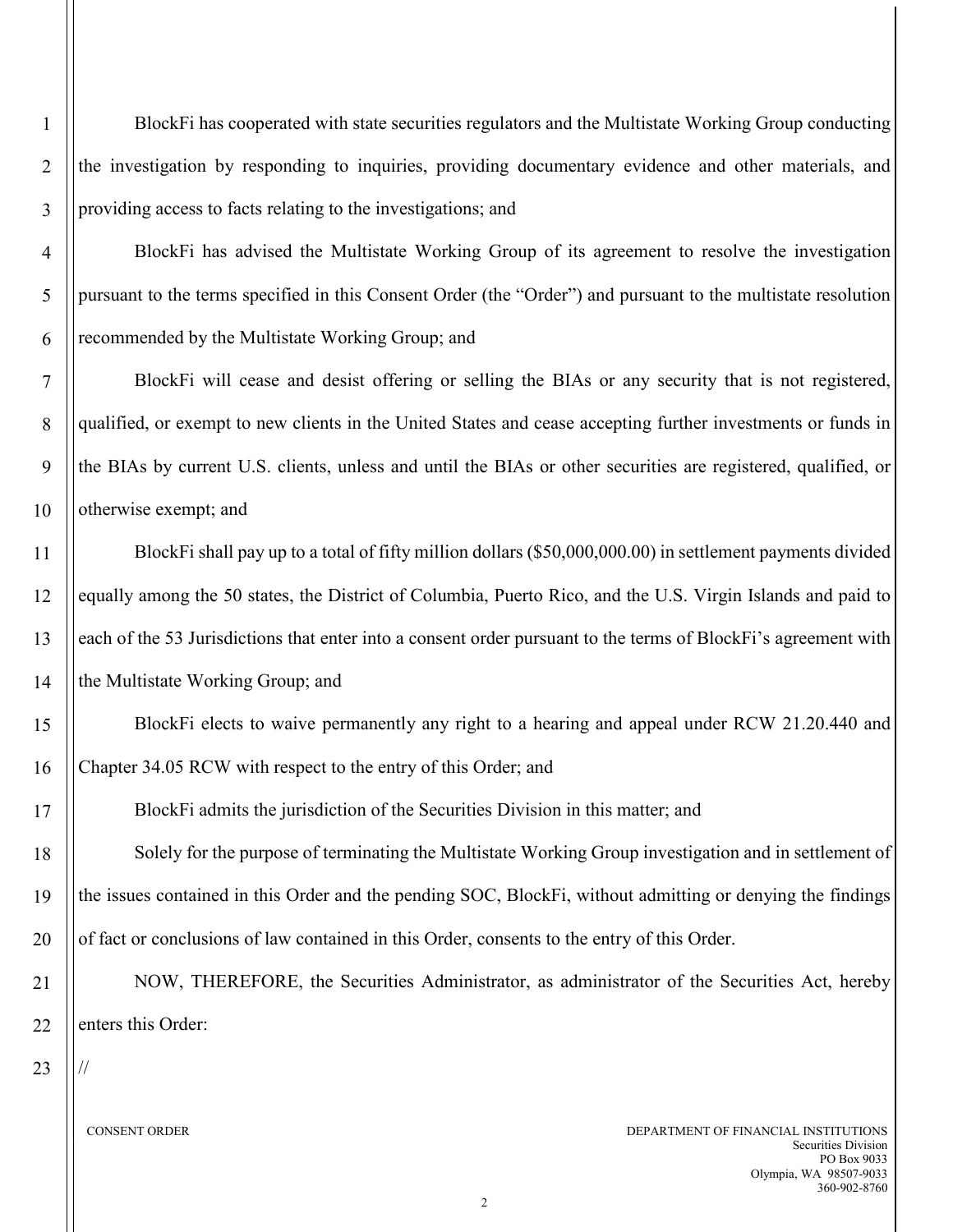#### **FINDINGS OF FACT**

1. The Securities Division has jurisdiction over this matter pursuant to the Securities Act.

2. BlockFi Inc., a Delaware corporation, incorporated on August 1, 2017, with offices at 201 Montgomery Street, Suite 263, Jersey City, New Jersey, is a financial services company that, through its subsidiaries, generates revenue through cryptocurrency and other digital asset trading, lending, and borrowing, as well as investments and other types of transactions. BlockFi Inc.0 is not registered with the Securities Division in any capacity.

8 9 10 11 12 13 3. BlockFi Trading LLC, a Delaware limited liability company formed on May 28, 2019, with offices at 201 Montgomery Street, Suite 263, Jersey City, New Jersey, is a wholly owned subsidiary of BlockFi Inc. and acts as a money transmitter that accepts money and digital assets from investors and transfers the funds to BlockFi for investment in BIAs. BlockFi Trading LLC is not registered with the Securities Division in any capacity. It is registered as a money transmitter in Washington (WA Lic. #550-MT-121212; NMLS #1873137).

14 15 16 17 18 4. BlockFi, a Delaware limited liability company formed on January 11, 2018, with offices at 201 Montgomery Street, Suite 263, Jersey City, New Jersey. BlockFi is a wholly owned subsidiary of BlockFi Inc. and an affiliate of BlockFi Trading LLC. BlockFi is the issuer of the BIAs. BlockFi is not registered with the Securities Division in any capacity. It is registered as a consumer loan company in Washington (WA Lic. #CL-1737520; NMLS #1737520).

5. Starting on January 7, 2021, members of the Multistate Working Group contacted BlockFi to notify it that it may have offered and sold securities that may not comply with state securities laws.

21 22 23 6. On July 19, 2021, New Jersey filed a summary cease and desist order alleging BlockFi and its parent and affiliate, BlockFi Inc. and BlockFi Trading LLC, were offering and selling unregistered securities in the form of BIAs.

1

2

3

4

5

6

7

19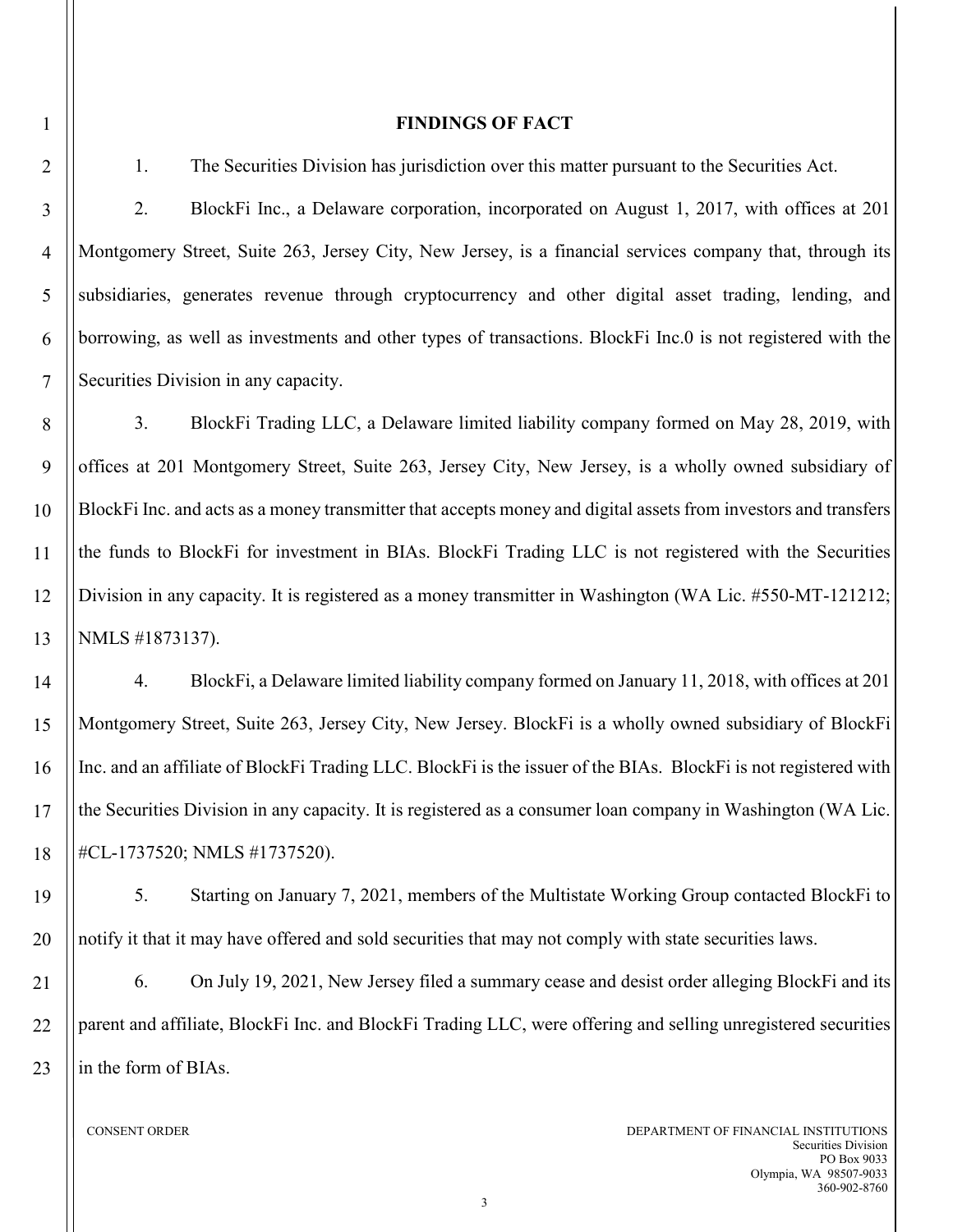1  $\overline{2}$ 3 4 5 6 7 8 9 10 11 12 13 7. On July 22, 2021, Alabama filed an order to show cause alleging BlockFi and its parent and affiliate, BlockFi Inc. and BlockFi Trading LLC, were offering and selling unregistered securities in the form of BIAs. 8. On July 22, 2021, Texas filed a notice of hearing alleging BlockFi and its parent and affiliate, BlockFi Inc. and BlockFi Trading LLC, were offering and selling unregistered securities in the form of BIAs. 9. On July 22, 2021, Vermont filed a show cause order alleging BlockFi and its parent and affiliate, BlockFi Inc. and BlockFi Trading LLC, were offering and selling unregistered securities in the form of BIAs. 10. On July 29, 2021, Kentucky filed an emergency cease and desist order alleging BlockFi and its parent and affiliate, BlockFi Inc. and BlockFi Trading LLC, were offering and selling unregistered securities in the form of BIAs. 11. On September 23, 2021, Washington filed a statement of charges alleging BlockFi and its parent and affiliate, BlockFi Inc. and BlockFi Trading LLC, were offering and selling unregistered securities

14 in the form of BIAs.

18

19

20

21

15 16 17 12. On February 14, 2022, BlockFi agreed to cease and desist offering and selling BIAs nationwide to new investors in the United States and cease and desist accepting further investments or funds in the BIAs by current U.S. investors, including in Washington.

## **The Offer and Sale of Securities Nationwide**

13. From at least March 4, 2019 through February 14, 2022 (the "Relevant Period"), BlockFi has offered and sold securities in the form of interest-bearing digital asset accounts called BIAs and marketed, offered, and sold those securities to Washington residents.

22 23 14. On March 4, 2019, BlockFi publicly announced the launch of the BIA, through which investors could lend digital assets to BlockFi and in exchange, receive interest, "paid monthly in cryptocurrency."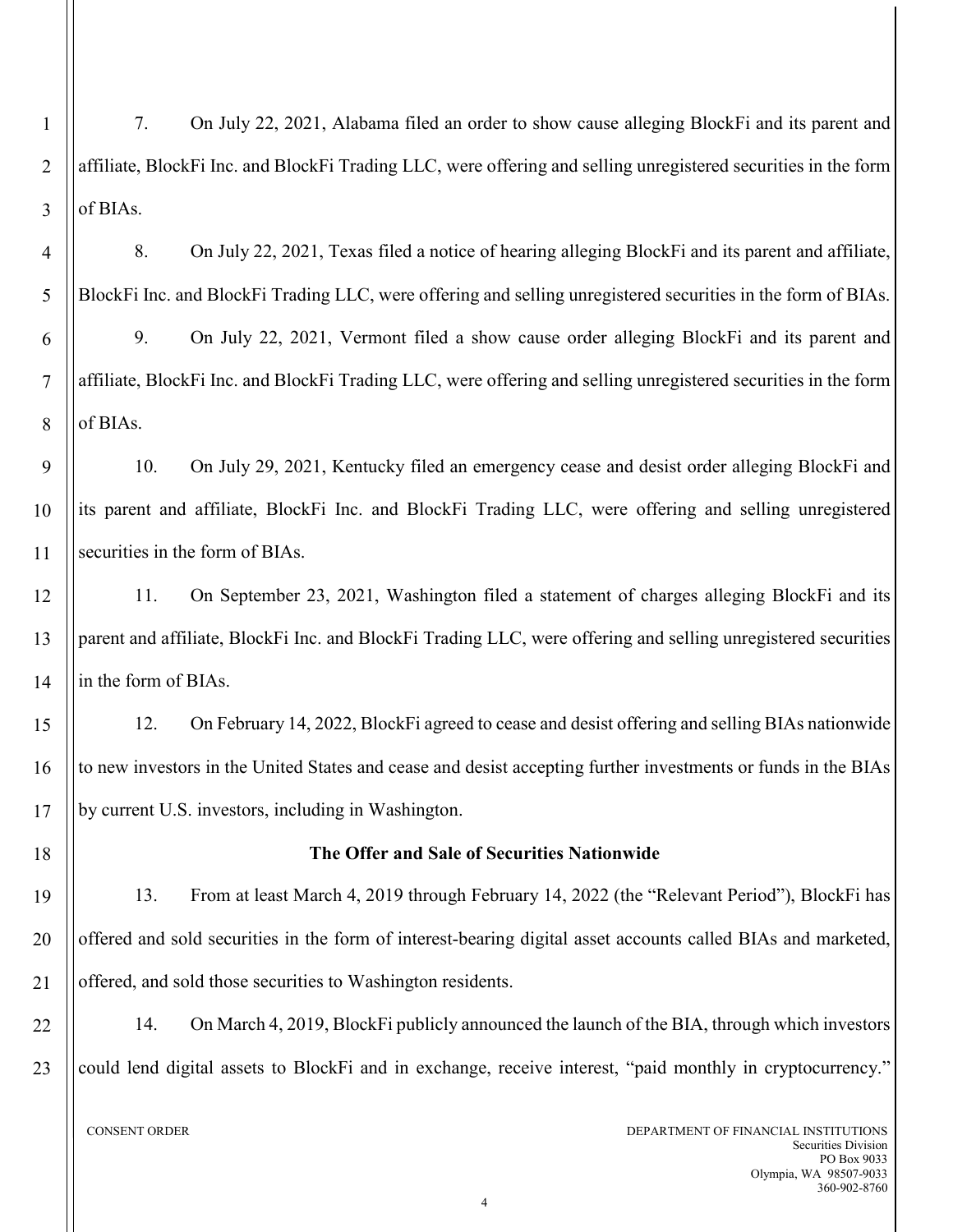1  $\overline{2}$ 3 Interest began accruing the day after assets were transmitted to BlockFi and compounded monthly, with interest payments made to accounts associated with each BIA investor, in digital assets, on or about the first business day of each month.

- 4 5 15. Investors in BIAs lent digital assets to BlockFi in exchange for BlockFi's promise to provide a variable monthly interest payment.
- 6 7 8 16. BlockFi represented it generated the interest it paid BIA investors by deploying investors' digital assets in various ways, including loans made to institutional investors, lending U.S. dollars to retail investors, and investing in digital assets, equities, and futures.
	- 17. Under BlockFi's terms for the BIA, investors:

grant BlockFi the right, without further notice to [the investor], to hold the cryptocurrency held in [the] account in BlockFi's name or in another name, and to pledge, repledge, hypothecate, rehypothecate, sell, lend, or otherwise transfer, invest or use any amount of such cryptocurrency, separately or together with other property, with all attendant rights of ownership, and for any period of time and without retaining in BlockFi's possession and/or control a like amount of cryptocurrency, and to use or invest such cryptocurrency at its own risk.

14 15 16 17 18 18. BlockFi offered and sold BIAs to obtain digital assets for the general use of its business, namely to use the assets in its lending and investment activities, which generated income both for BlockFi and to pay interest to BIA investors. BlockFi pooled the loaned assets, and exercised full discretion over how much to hold, lend, and invest. BlockFi had complete legal ownership and control over the digital assets loaned to it by BIA investors and advertised that it managed the risks involved.

19 20 21 22 23 19. To begin investing in a BIA, an investor could transfer digital assets to the digital wallet address assigned by BlockFi to the investor or purchase digital assets with fiat currency from BlockFi Trading LLC for the purpose of investing in a BIA. BlockFi Trading LLC accepted the digital asset or fiat from the investor, and then transferred the asset to BlockFi. BlockFi did not hold private keys for the investors' wallet addresses; rather, investors' digital assets were sent to BlockFi's wallet addresses at third-party custodians.

9

10

11

12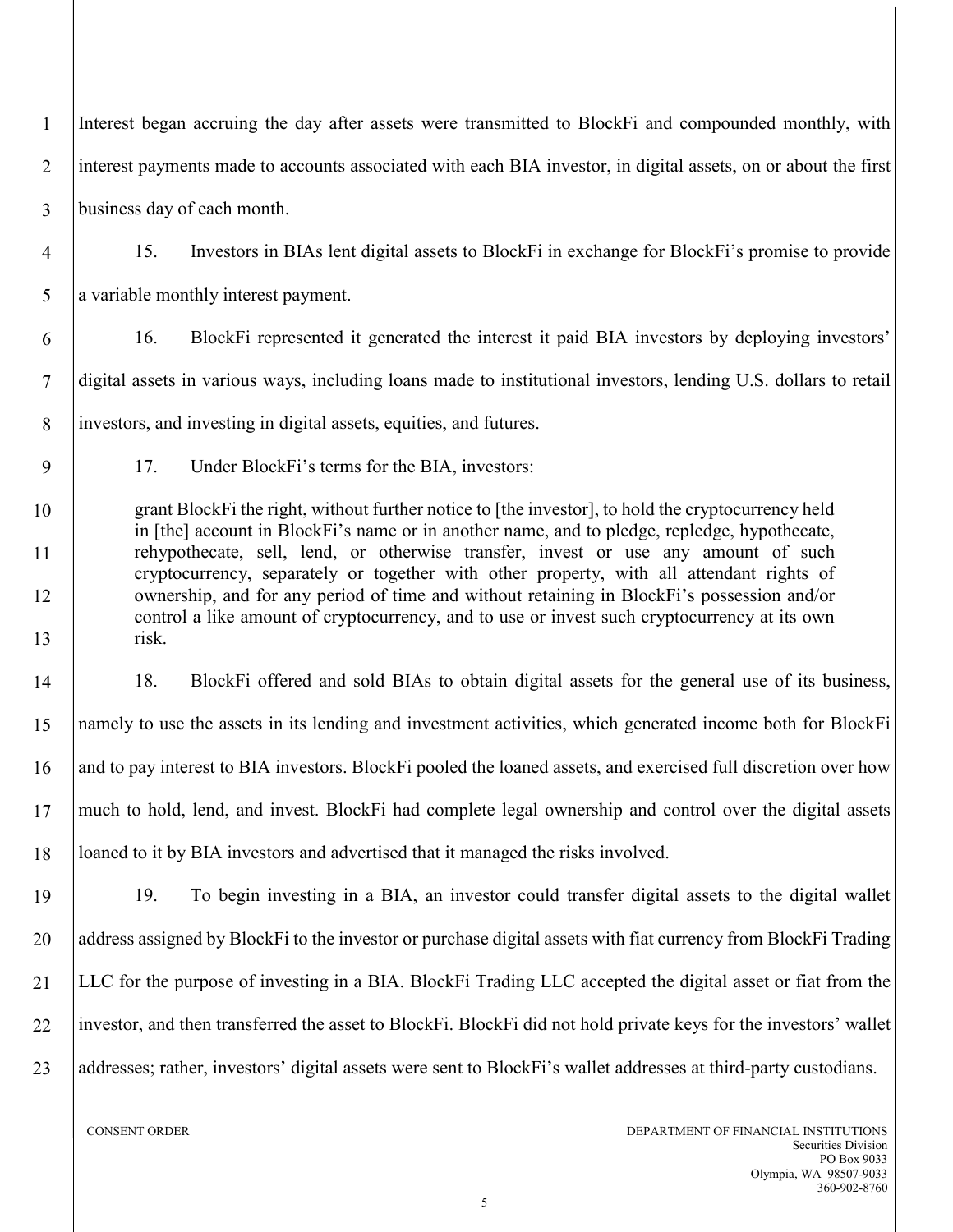

10 11 12 13 14 15 20. BIA investors were permitted to withdraw the equivalent to the digital assets they loaned to BlockFi and accrued interest at any time, with some limitations, and could borrow money in U.S. dollars against the amount of digital assets deposited in BIAs. 21. BlockFi adjusted the interest rates payable on BIAs for particular digital assets periodically,

and typically at the start of each month. BlockFi set the rates based, in part, on "the yield that [BlockFi] can generate from lending," to institutional borrowers, and thus interest rates were correlated with the efforts that BlockFi put in to generate that yield. BlockFi periodically adjusted its interest rates payable on the BIAs in part after analysis of current yield on its investment and lending activity. BIA investors could demand that BlockFi repay the loaned digital assets at any time.

22. As of March 31, 2021, BlockFi and its affiliates held approximately \$14.7 billion in BIA investor assets. As of December 8, 2021, BlockFi and its affiliates held approximately \$10.4 billion in BIA investor assets, and had approximately 572,160 BIA investors, including 391,105 investors in the United States.

23

16

17

18

19

20

21

22

1

2

3

4

5

6

7

8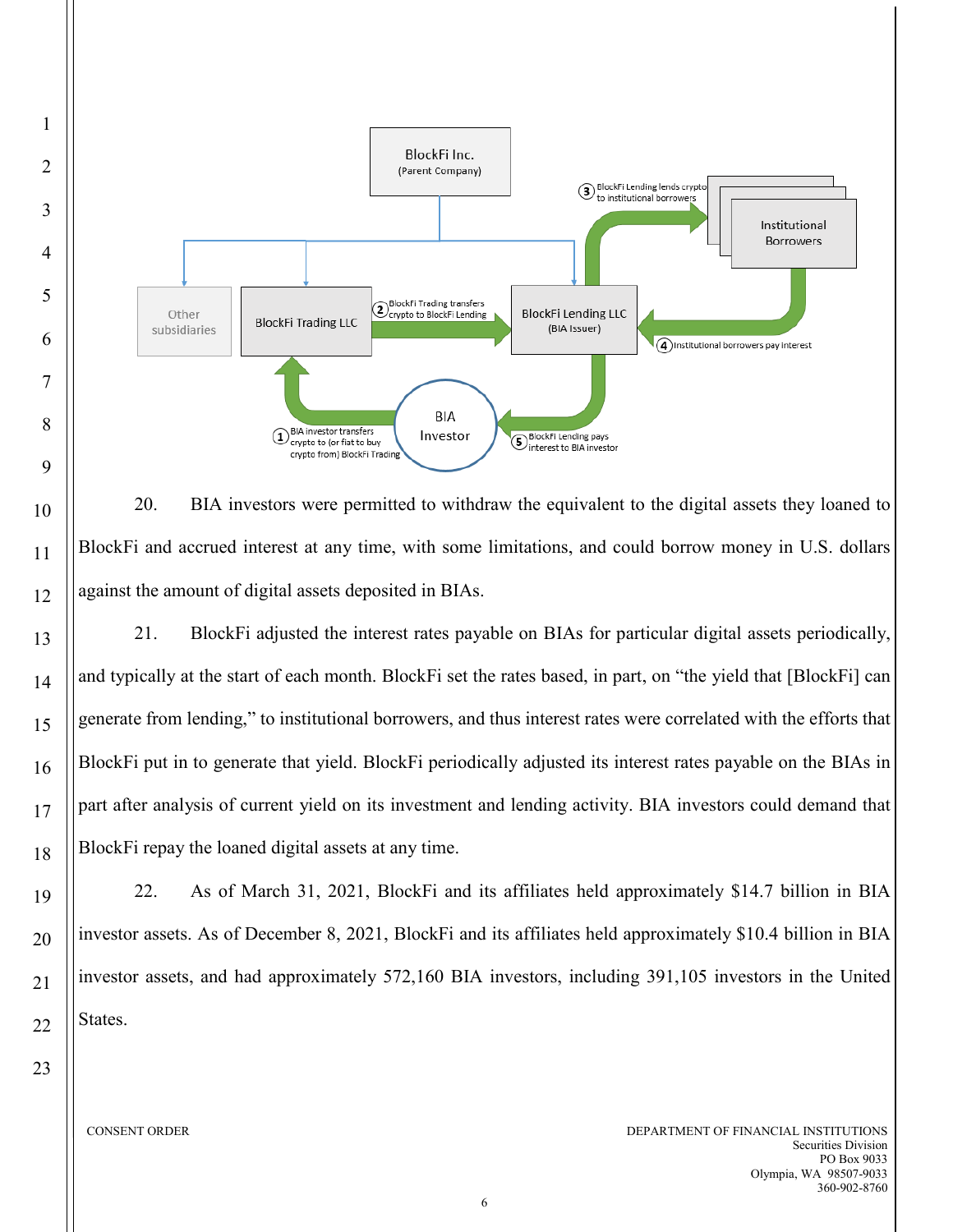23. As of December 31, 2019, BlockFi and its affiliates held approximately \$5,672,000 in BIA investor assets from Washington residents. As of December 31, 2020, BlockFi and its affiliates held approximately \$150,496,000 in BIA investor assets from Washington residents. As of December 31, 2021, BlockFi and its affiliates held approximately \$391,968,000 in BIA investor assets from Washington residents.

#### **Marketing BlockFi's BIA**

6 7 8 9 10 11 24. BlockFi offered and sold the BIA securities to investors, including retail investors, through advertising and general solicitations on its website, www.blockfi.com. BlockFi also promoted distribution of the BIA offering through its social media accounts, including YouTube, Twitter, and Facebook. In addition, through its "Partner" program, an affiliate marketing program in which participants could "earn passive income by introducing your audience to financial tools for crypto investors," BlockFi extended its distribution of the BIA securities to retail investors through certain offers and promotions.

12 13 14 15 25. BlockFi regularly touted the profits investors may earn by investing in a BIA. When announcing the BIA, BlockFi promoted the interest earned, promising "an industry-leading 6.2% [annual percentage yield]," compounded monthly. BlockFi described it as "an easy way for crypto investors to earn bitcoin as they HODL."

16 17 18 19 20 26. Within the first few weeks of launching the BIA, BlockFi again touted investors' potential for profit. On March 20, 2019, BlockFi announced that BIAs experienced significant growth, including from large firms who participated in BIAs "as a way to bolster their returns." BlockFi asserted that its "mission is to provide the average crypto investor with the tools to build their wealth," and that it "look[ed] forward to giving even more investors a chance to earn a yield on their crypto."

21 22 23 27. On April 1, 2019, BlockFi began to "tier" the interest rates that investors received, initially announcing that "BIA balances of up to and including 25 [Bitcoin] or 500 [Ether] (equivalent to roughly \$100,000 and \$70,000 respectively) will earn the 6.2% APY interest rate. All balances over that limit will

1

 $\overline{2}$ 

3

4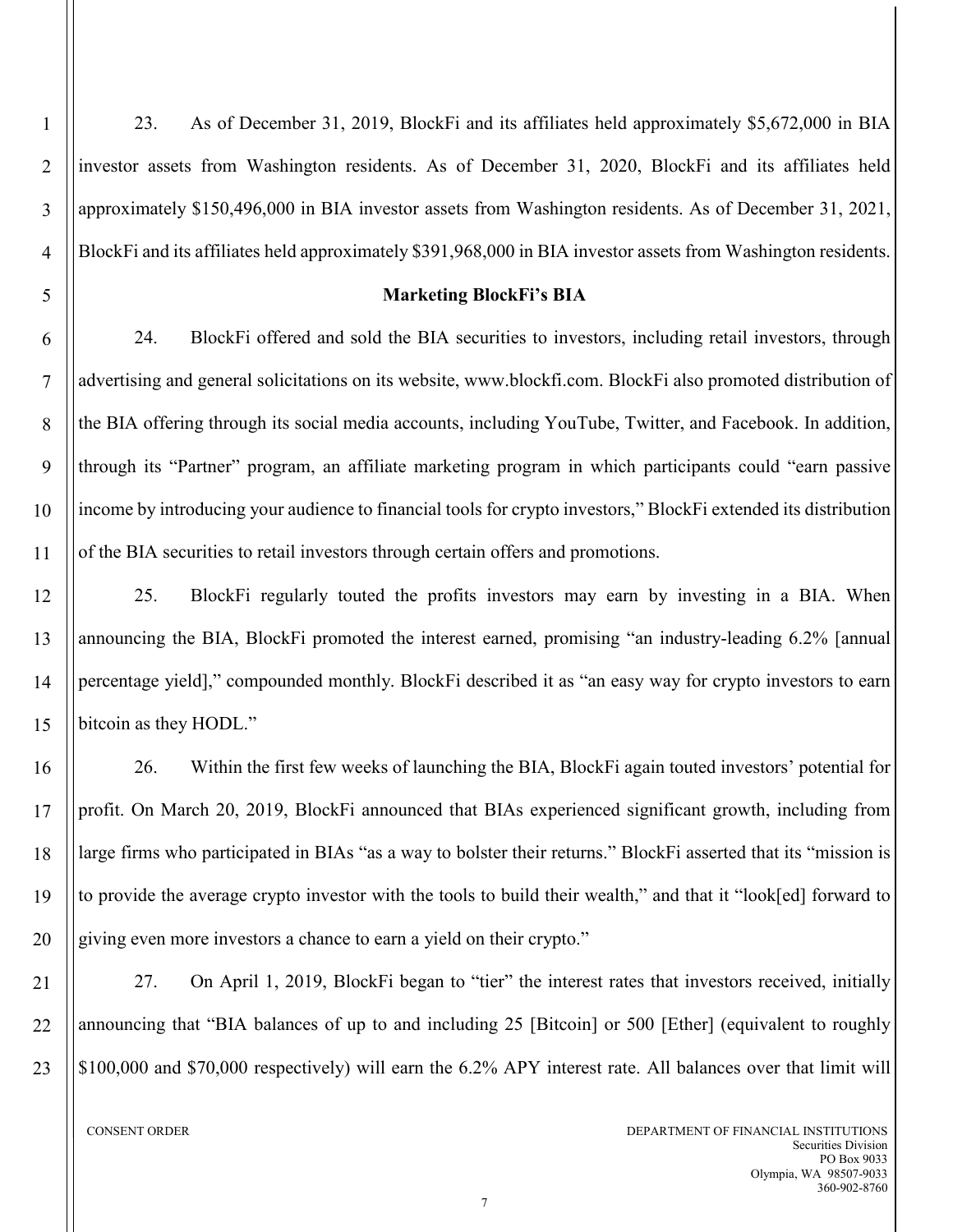$\overline{2}$ 3 earn a tiered rate of 2% interest." Even when changing the interest rates customers receive, BlockFi touted the yields to investors. On August 27, 2021, BlockFi stated that the adjustments to interest rates are done "with the goal of maintaining great rates for the maximum number of clients."

28. On January 1, 2021, BlockFi advertised that it had "distributed more than \$50 million in monthly interest payments to [its] clients."

29. As of November 1, 2021, the interest rates BlockFi paid investors ranged from 0.1% to 9.5%, depending on the type of digital asset and the size of the investment. For example, investors could receive 9.5% in interest for up to 40,000 Tether ("USDT") and 8.5% for anything over 40,000 USDT, as well as 4.5% interest for up to 0.1 Bitcoin ("BTC"), 1% for 0.1 to 0.35 BTC, and 0.1% for anything over 0.35 BTC.

1

4

5

6

7

8

9

10

## **Misrepresentation of Collateralization Practices For Institutional Loans**

11 12 13 14 30. BlockFi's offer of BIAs included a material statement that was untrue or omitted a material fact that was necessary to make the statement made, in the light of the circumstances under which it was made, not misleading on its website from March 4, 2019 to August 31, 2021, concerning its collateral practices and, therefore, the risks associated with its lending activity.

15 16 17 31. Beginning at the time of the BIA launch on March 4, 2019 and continuing to August 31, 2021, BlockFi made a statement in multiple website posts that its institutional loans were "typically" overcollateralized, when in fact, most institutional loans were not.

18 19 20 32. When BlockFi began offering the BIA investment, it intended to require over-collateralization on a majority of its loans to institutional investors, but it quickly became apparent that large institutional investors were frequently not willing to post large amounts of collateral to secure their loans.

21 22 23 33. Approximately 24% of institutional digital asset loans made in 2019 were over-collateralized; in 2020 approximately 16% were over-collateralized; and in 2021 (through June 30, 2021) approximately 17% were over-collateralized.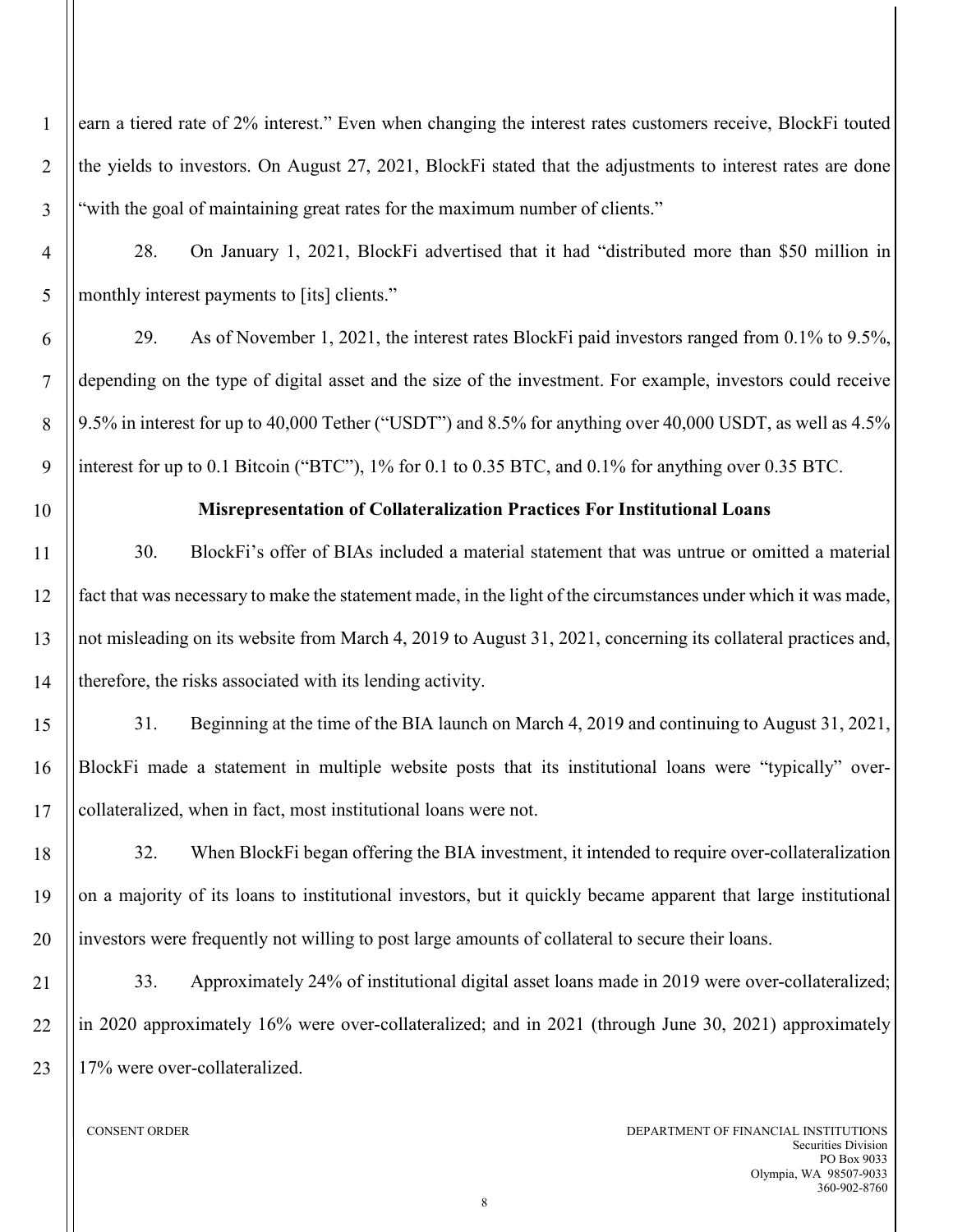34. As a result, BlockFi's statement materially overstated the degree to which it secured protection from defaults by institutional borrowers through collateral. Through operational oversight, BlockFi's personnel failed to take steps to update the website statement to accurately reflect the fact that most institutional loans were not over-collateralized.

5 6 7 8 9 10 35. Although BlockFi made other disclosures on its website regarding its risk management practices, because of BlockFi's misrepresentations and omissions about the level of risk in its loan portfolio, BIA investors did not have complete and accurate information with which to evaluate the risk that, in the event of defaults by its institutional borrowers, BlockFi would be unable to comply with its obligation to pay BIA investors the stated interest rates or return the loaned digital assets and accrued interest to investors upon demand.

11

12

13

14

15

16

17

18

19

20

21

1

 $\overline{2}$ 

3

4

#### **Failure to Comply With Registration Requirements**

36. During the Relevant Period, BlockFi's offer and sale of BIAs was not done subject to an exception or exemption from registration.

37. During the Relevant Period, BlockFi offered and sold securities in Washington that were not registered or permitted for sale in Washington as required by RCW 21.20.140.

Based upon the above Findings of Fact, the following Conclusions of Law are made:

#### **CONCLUSIONS OF LAW**

38. The BIAs are securities as defined in RCW 21.20.005(17).

39. During the Relevant Period, BlockFi's offer and sale of securities in Washington that were not registered or permitted for sale in Washington violated RCW 21.20.140.

40. During the Relevant Period, BlockFi's offer included an untrue statement of a material fact or a statement that omitted to state a material fact necessary in order to make the statement made, in the light

23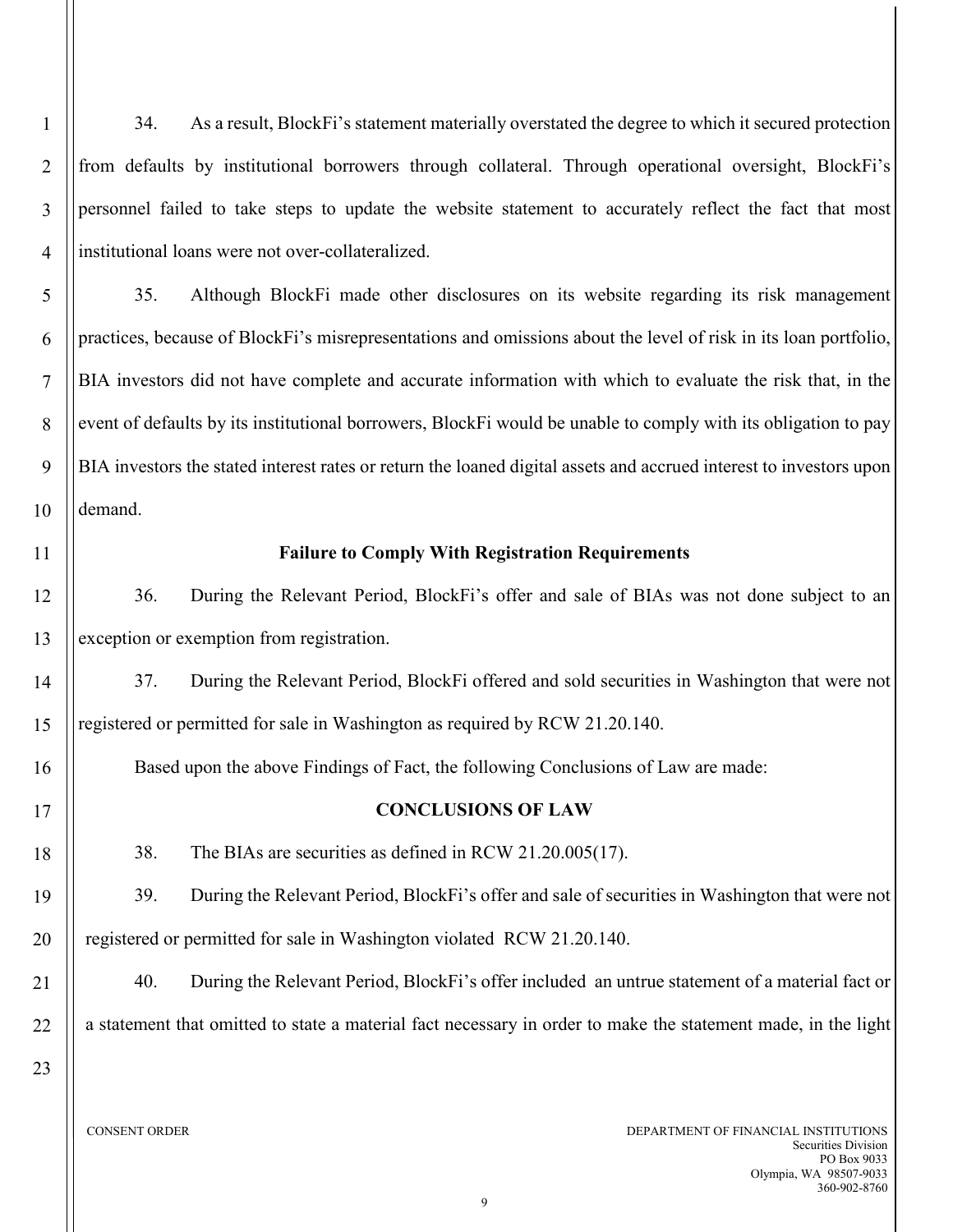1

2

3

of the circumstances under which it was made, not misleading on its website concerning its collateral practices and, therefore, the risks associated with its lending activity. Such conduct violated RCW 21.20.010.

41. The foregoing violations of RCW 21.20.140 and RCW 21.20.010 constitute the basis for the assessment of an administrative fine and investigative costs against BlockFi pursuant to RCW 21.20.395 and RCW 21.20.390, respectively.

Based upon the foregoing and finding it in the public interest:

## **UNDERTAKING**

42. BlockFi's parent, BlockFi Inc., undertakes and agrees to file with the Securities Administrator for registration to offer and sell a new investment product, BlockFi Yield, which BlockFi Inc. intends to register under the federal Securities Act of 1933, as required by RCW 21.20.140 within 30 days of the filing of the federal registration statement.

43. BlockFi and BlockFi's parent, BlockFi Inc., further undertake and agree to cease and desist offering or selling BIAs or any security that is not registered, qualified, or exempt to new investors in the United States and cease and desist accepting further investments or funds in the BIAs by current U.S. investors unless and until the BIAs or other securities have been registered by the Securities Administrator or are otherwise exempt.

44. BlockFi's parent, BlockFi Inc., undertakes and agrees to cease and desist making any untrue statement of a material fact or to omit to state a material fact necessary in order to make the statement made, in the light of the circumstances under which it was made, not misleading.

45. BlockFi undertakes and agrees to pay an administrative fine of \$932,896.22 and investigative costs of \$10,500, for a total cumulative payment in fines and costs in the amount of \$943,396.22.

23

//

//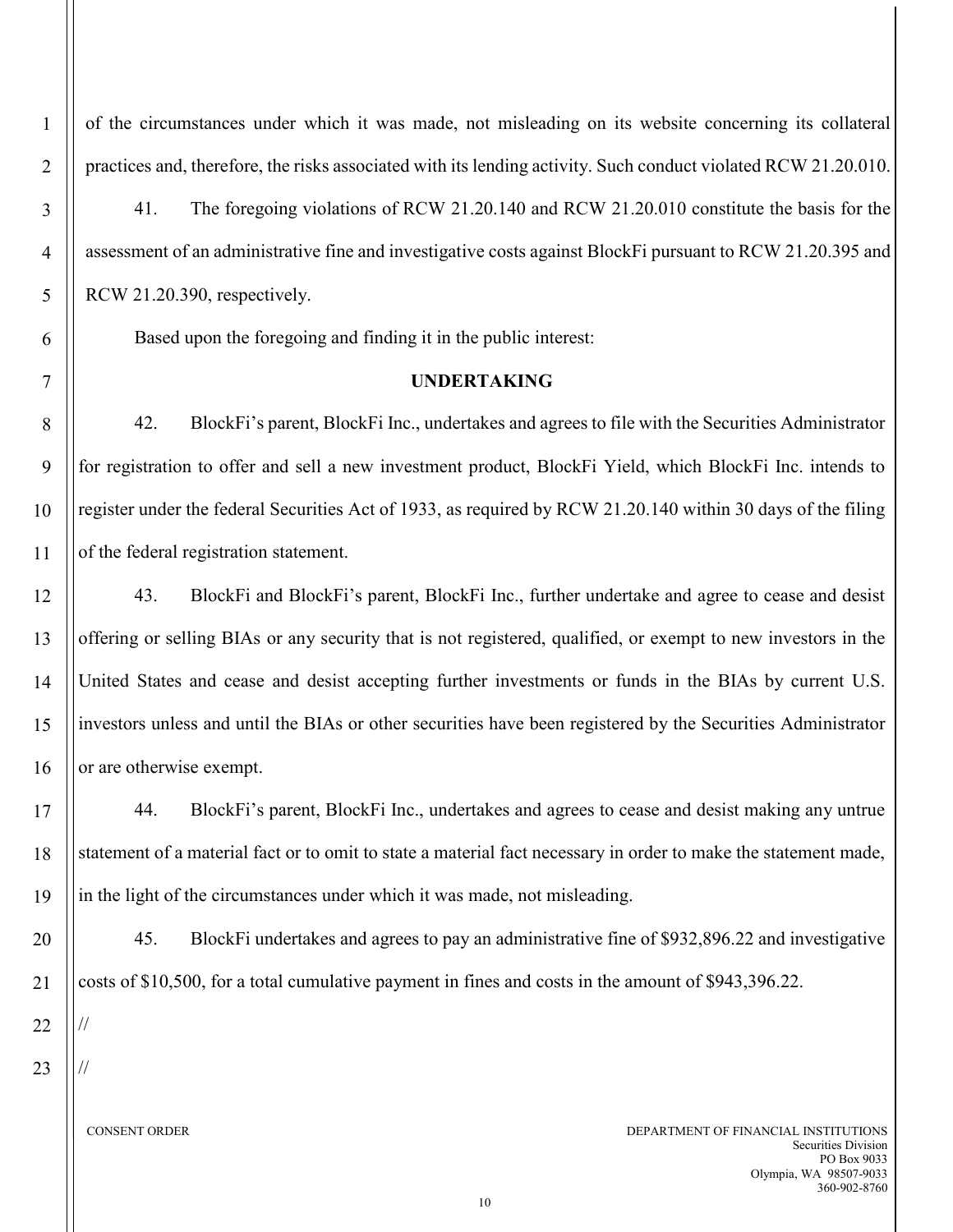#### **ORDER**

On the basis of the Findings of Facts, Conclusions of Law, and BlockFi's consent to the entry of this Order,

IT IS HEREBY ORDERED:

1. This Order concludes the investigation by the Securities Division and resolves any other action the Securities Division could commence against BlockFi and its affiliates concerning the Findings of Fact and Conclusions of Law, including as it relates to the offer and sale of BIAs without registration, qualification, or otherwise complying with an exemption and the above-referenced statements regarding BlockFi's collateral practices made thereto during the Relevant Period.

2. This Order resolves the matter commenced by the Securities Division on September 23, 2021 with the entry of Statement of Charges S-21-3170-21-SC01 against BlockFi Inc., BlockFi Lending LLC, and BlockFi Trading LLC.

3. This Order is entered into solely for the purpose of resolving the referenced multistate investigation and the Securities Division's Statement of Charges S-21-3170-21-SC01, and is not intended to be used for any other purpose. Other than the obligations and provisions set forth herein, this Order does not limit or create liability for BlockFi nor limit or create defenses for BlockFi to any claims.

4. This Order and the order of any other State in any proceeding related to BlockFi's agreement to resolve the above-referenced multistate investigation (collectively, the "Orders") shall not be used as sole grounds to deny registration or qualification of securities issued by BlockFi or its parent BlockFi Inc.

5. This Order is not intended to subject any Covered Person to any disqualifications under the laws of the United States, any state, the District of Columbia, Puerto Rico, or the U.S. Virgin Islands, or under the rules or regulations of any securities or commodities regulator or self-regulatory organization, including, without limitation, any disqualification from relying upon the state or federal registration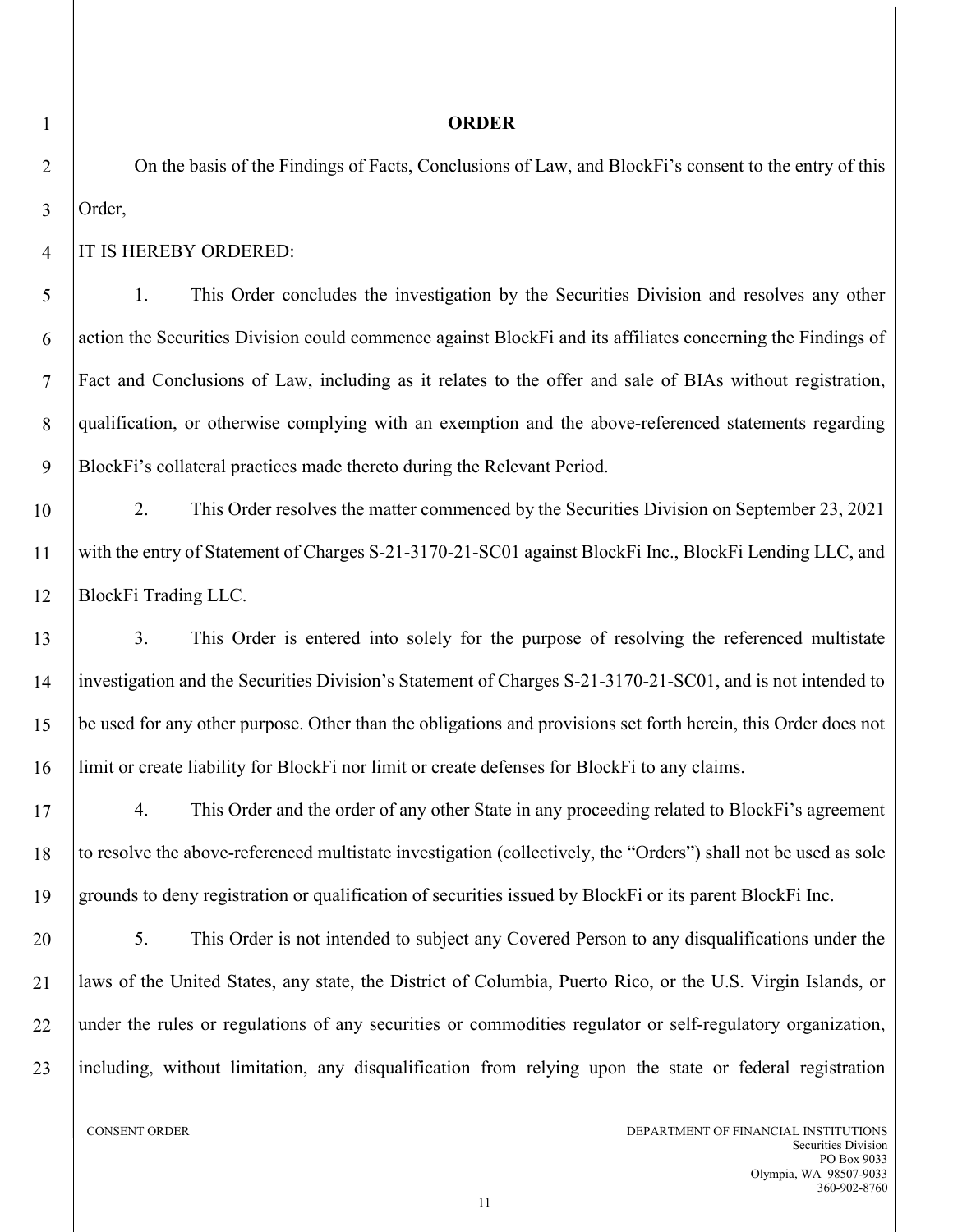1  $\overline{2}$ 3 4 5 exemptions or safe harbor provisions. "Covered Persons" means BlockFi, its parent, or any of its affiliates and their current or former officers, directors, employees, or other persons that could otherwise be disqualified as a result of the Orders. This Order does not preclude BlockFi from paying interest or returns to existing clients, refunding principal to investors consistent with the terms of the BIAs, or otherwise lawfully dealing with existing clientele.

6 7 8 9 6. BlockFi is hereby ORDERED to cease and desist from offering or selling the BIAs or any security that is not registered, qualified, or exempt to new investors in Washington and cease and desist accepting further investments or funds in the BIAs by current Washington investors, unless and until the BIAs or other securities are registered or otherwise exempt in Washington.

10 11 7. BlockFi is hereby ORDERED to pay an administrative fine of \$932,896.22 and investigative costs of \$10,500, for a total cumulative payment in the amount of \$943,396.22 to the Securities Division.

8. Payment shall be made in the following installments:

a. \$178,179.24 in administrative fine and \$10,500 in investigative costs within 14 days of the entry of this Order;

b. \$188,679.24 in administrative fine no later than August 15, 2022;

c. \$188,679.24 in administrative fine no later than February 14, 2023;

d. \$188,679.24 in administrative fine no later than August 14, 2023;

e. \$188,679.26 in administrative fine no later than February 14, 2024;

19 20 21 22 9. If BlockFi fails to make any payment by the date agreed and/or in the amount agreed according to the schedule set forth above, all outstanding payments under this Order, minus any payments made, shall become due and payable immediately at the discretion of the staff of the Securities Division without further application to the Securities Division.

23

12

13

14

15

16

17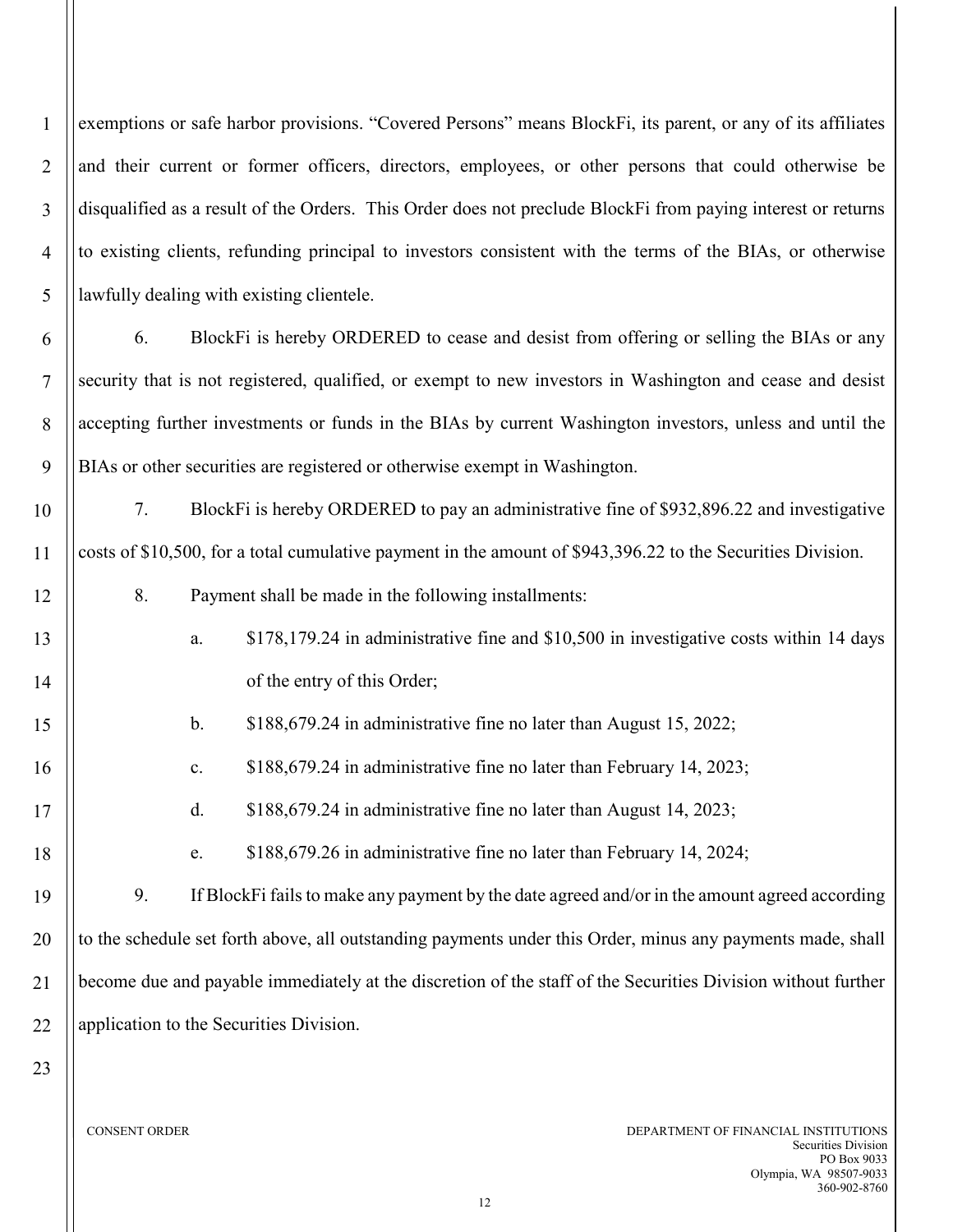| $\mathbf{1}$   | Payment must be made by certified check, bank cashier's check, or United States postal<br>10.                                                      |
|----------------|----------------------------------------------------------------------------------------------------------------------------------------------------|
| $\overline{2}$ | money order, made payable to "Washington State Treasurer" and delivered by courier to the Department                                               |
| $\overline{3}$ | Financial Institutions, 150 Israel Road SW, Tumwater, WA 98501. Each payment must be accompanied by                                                |
| $\overline{4}$ | a remittance form, which will be provided by the Securities Division to BlockFi.                                                                   |
| 5              | This Order shall be binding upon BlockFi, its parent and affiliates, and their respective<br>11.                                                   |
| 6              | successors and assigns with respect to the provisions above and all future obligations, responsibilities,                                          |
| $\tau$         | undertakings, commitments, limitations, restrictions, events, and conditions.                                                                      |
| 8              |                                                                                                                                                    |
| 9              |                                                                                                                                                    |
| 10             | [Remainder of page intentionally left blank]                                                                                                       |
| 11             |                                                                                                                                                    |
| 12             |                                                                                                                                                    |
| 13             |                                                                                                                                                    |
| 14             |                                                                                                                                                    |
| 15             |                                                                                                                                                    |
| 16             |                                                                                                                                                    |
| 17             |                                                                                                                                                    |
| 18             |                                                                                                                                                    |
| 19             |                                                                                                                                                    |
| 20             |                                                                                                                                                    |
| 21             |                                                                                                                                                    |
| 22             |                                                                                                                                                    |
| 23             |                                                                                                                                                    |
|                | <b>CONSENT ORDER</b><br>DEPARTMENT OF FINANCIAL INSTITUTIONS<br>Securities Division<br>PO Box 9033<br>Olympia, WA 98507-9033<br>360-902-8760<br>13 |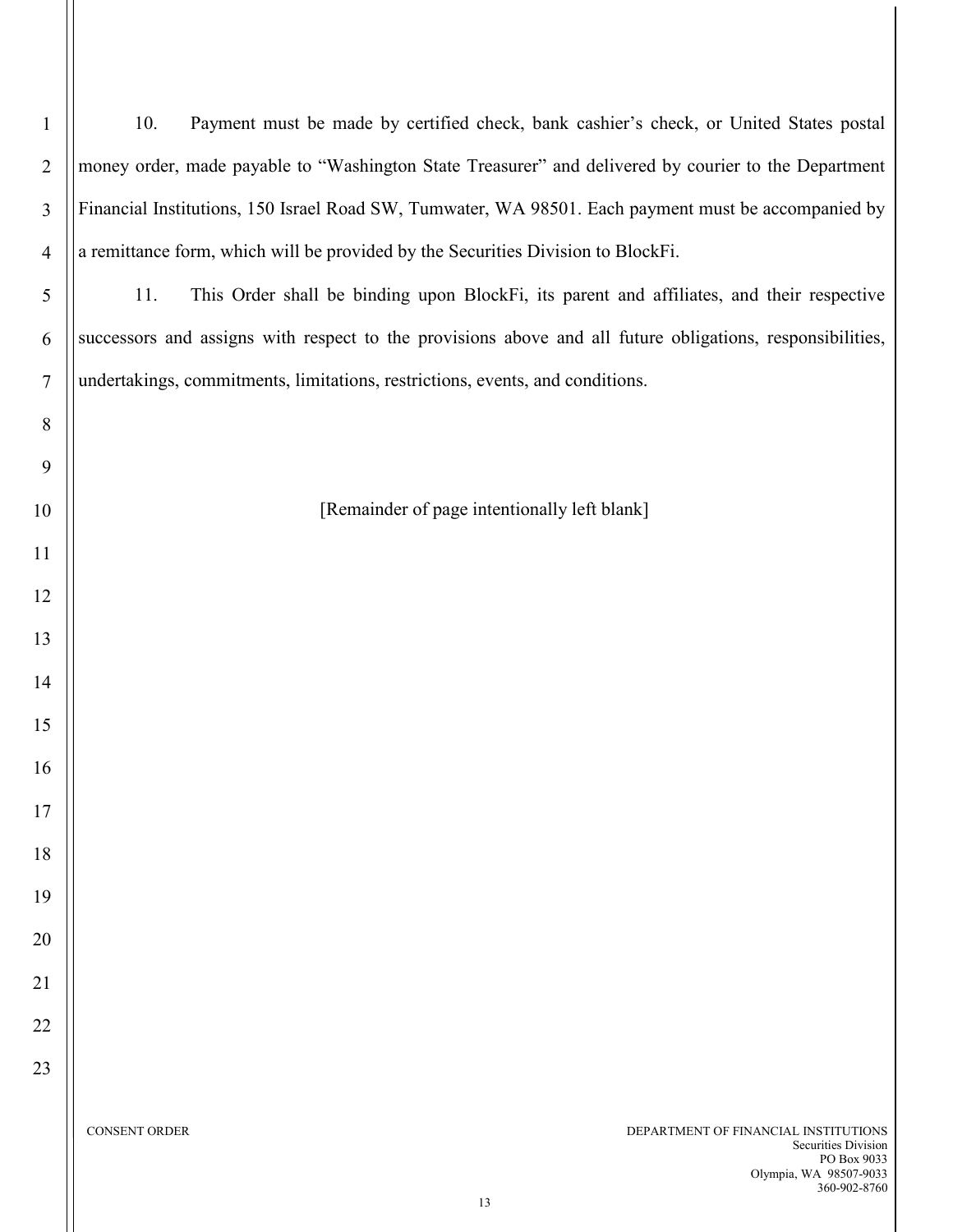| $\mathbf{1}$   | <b>CONSENT TO ENTRY OF ADMINISTRATIVE ORDER BY BLOCKFI</b>                                                                                         |
|----------------|----------------------------------------------------------------------------------------------------------------------------------------------------|
| $\overline{2}$ | BlockFi hereby acknowledges that it has been served with a copy of this Order, has read the foregoing                                              |
| 3              | Order, is aware of its right to a hearing and appeal in this matter, and has waived the same.                                                      |
| $\overline{4}$ | BlockFi admits the jurisdiction of the Securities Division, neither admits nor denies the Findings of                                              |
| 5              | Facts and Conclusions of Law contained in this Order, and consents to entry of this Order by the Securities                                        |
| 6              | Division as settlement of the issues contained in this Order.                                                                                      |
| 7              | BlockFi agrees that it shall not claim, assert, or apply for a tax deduction or tax credit with regard to                                          |
| 8              | any state, federal, or local tax for any administrative fine or investigative costs that BlockFi shall pay pursuant                                |
| 9              | to this Order.                                                                                                                                     |
| 10             | BlockFi states that no promise of any kind or nature whatsoever was made to it to induce it to enter                                               |
| 11             | into this Order and that it has entered into this Order voluntarily.                                                                               |
| 12             | of BlockFi and that,<br>Jonathan Mayers<br>represents that s/he is General Counsel                                                                 |
| 13             | as such, has been authorized by BlockFi to enter into this Order for and on behalf of BlockFi.                                                     |
| 14             |                                                                                                                                                    |
| 15             | Dated this 17th day of February, 2022.                                                                                                             |
| 16             | BlockFi Lending LLC                                                                                                                                |
| 17             | By: /s/ Jonathan Mayers                                                                                                                            |
| 18             | Title: General Counsel                                                                                                                             |
| 19             | Approved as to form by:                                                                                                                            |
| 20             |                                                                                                                                                    |
| 21             | /s/ Steven R. Peikin<br>Steven Peikin, New York Bar No. 2487627                                                                                    |
| 22             | Sullivan & Cromwell LLP<br>Attorney for BlockFi Lending LLC                                                                                        |
| 23             |                                                                                                                                                    |
|                | <b>CONSENT ORDER</b><br>DEPARTMENT OF FINANCIAL INSTITUTIONS<br>Securities Division<br>PO Box 9033<br>Olympia, WA 98507-9033<br>360-902-8760<br>14 |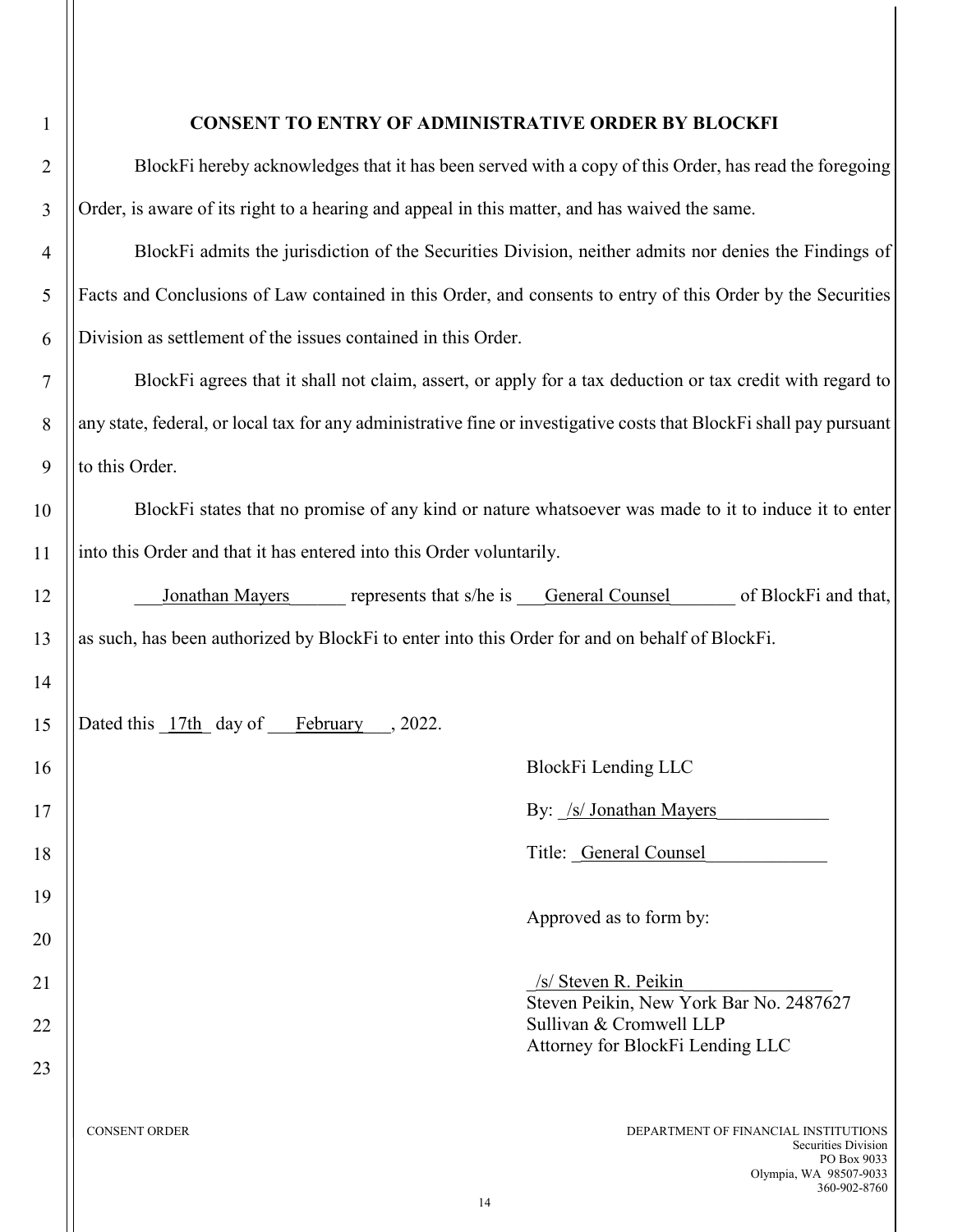## **CONSENT TO ENTRY OF ADMINISTRATIVE ORDER BY BLOCKFI INC.**

BlockFi Inc., BlockFi Lending LLC's parent, hereby acknowledges that it has been served with a copy of this Order, has read the foregoing Order, is aware of its right to a hearing and appeal in this matter, and has waived the same.

BlockFi Inc. admits the jurisdiction of the Securities Division, neither admits nor denies the Findings of Facts and Conclusions of Law contained in this Order, and consents to entry of this Order by the Securities Division as settlement of the issues contained in this Order.

BlockFi Inc. unconditionally guarantees payment of the administrative fine and investigative costs in the amount of Nine Hundred forty-three thousand three hundred ninety-six dollars and twenty-two cents (\$943,396.22) as agreed in this Order.

BlockFi Inc. agrees that it shall not claim, assert, or apply for a tax deduction or tax credit with regard to any state, federal, or local tax for any administrative fine or investigative costs that BlockFi Inc. shall pay pursuant to this Order.

BlockFi Inc. states that no promise of any kind or nature whatsoever was made to it to induce it to consent to this Order and that it has consented to this Order voluntarily.

Jonathan Mayers represents that s/he is General Counsel of BlockFi Inc., Inc. and that, as such, has been authorized by BlockFi Inc. to enter into this Order for and on behalf of BlockFi Inc.

Dated this  $\frac{17th}{17}$  day of February , 2022.

BlockFi Inc.

By: /s/ Jonathan Mayers

Title: General Counsel